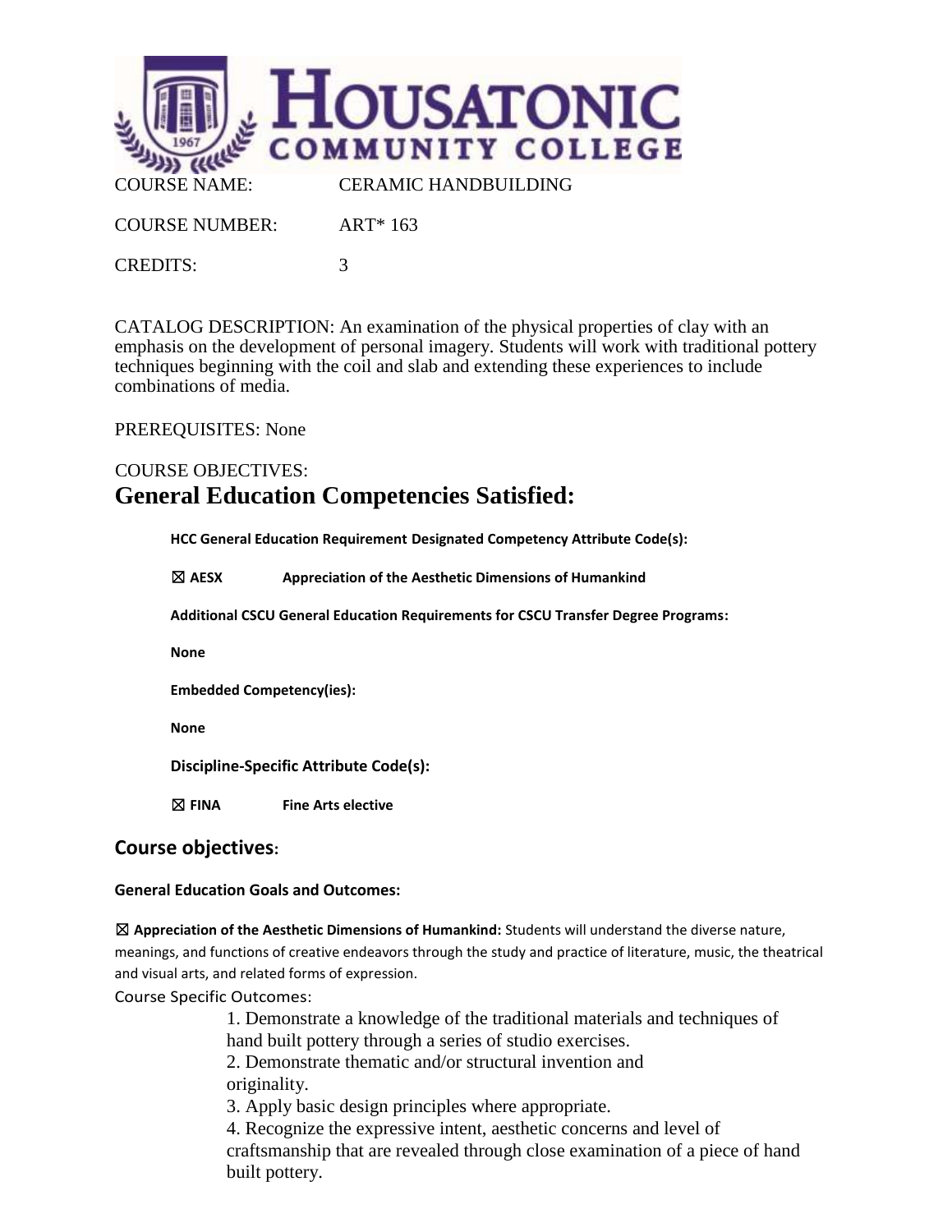5. Demonstrate a knowledge of artistic trends and styles acquired through visual examination and historic references that focus on social, political, and cultural contexts.

6. Investigate and articulate ethical choices when communicating through the visual medium.

## Course Content:

Materials

A. Terra Cotta of varying color

B. Glazes

Hand tools

C. Gauges, spatulas of varying shapes

D. Proper care and application of tools

Traditional hand building methods

A. Pinch

B. Coil

C. Slab

Contemporary pottery form